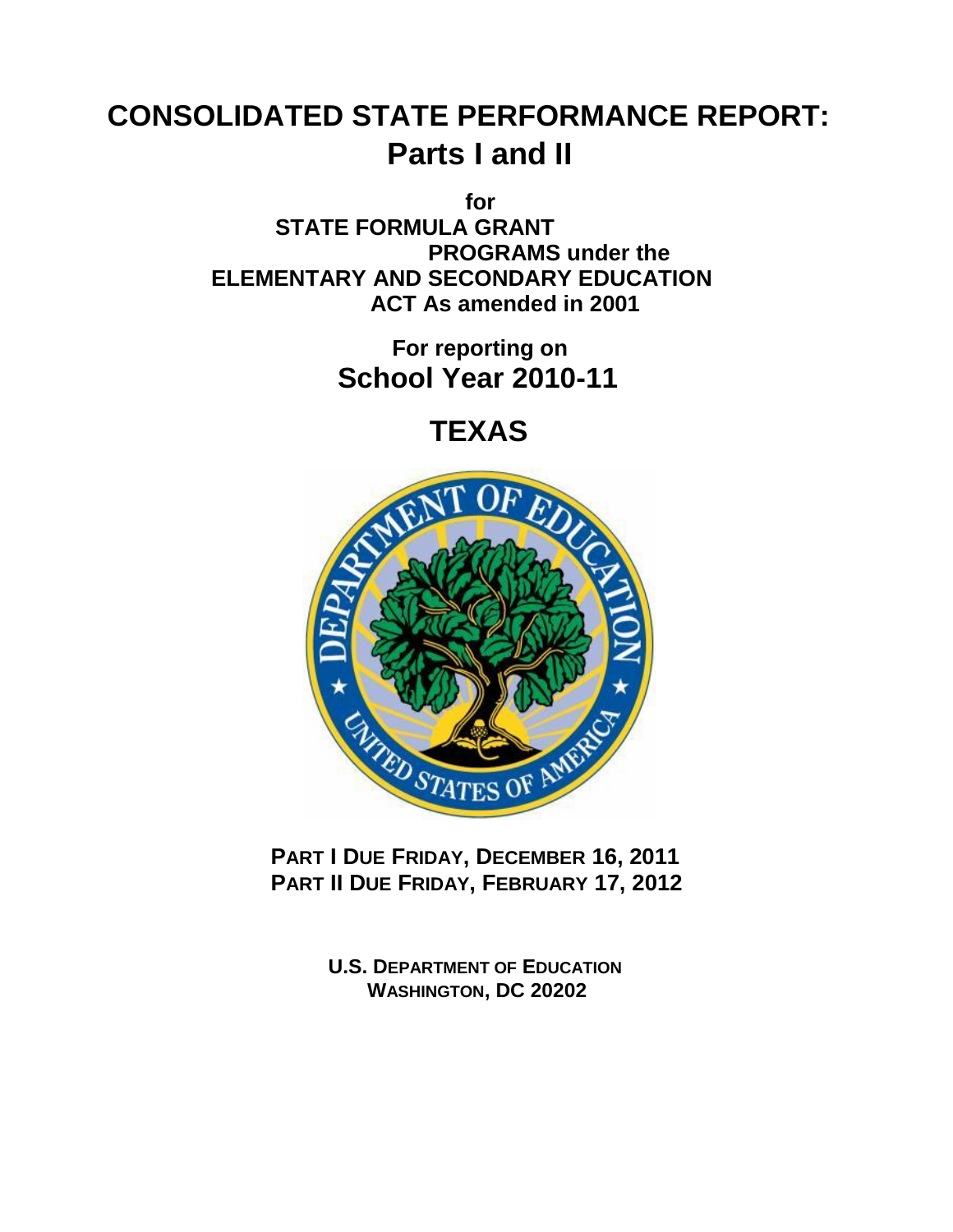#### **1.9 EDUCATION FOR HOMELESS CHILDREN AND YOUTHS PROGRAM**

This section collects data on homeless children and youths and the McKinney-Vento grant program.

In the table below, provide the following information about the number of LEAs in the State who reported data on homeless children and youths and the McKinney-Vento program. The totals will be will be automatically calculated.

|                        |       | # LEAs Reporting Data |
|------------------------|-------|-----------------------|
| LEAs without subgrants | .103  | 1,102                 |
| LEAs with subgrants    | 133   | 133                   |
| Total                  | 1,236 | 1,235                 |

**Comments:** There were 70 McKinney-Vento (MV) fiscal agents in 2010-11. A total of 133 LEAs participated in these 70 MV subgrants. Five of the 133 LEAs were ESCs and these 5 ESCs were also fiscal agents, so five of the 70 fiscal agents were also ESCs.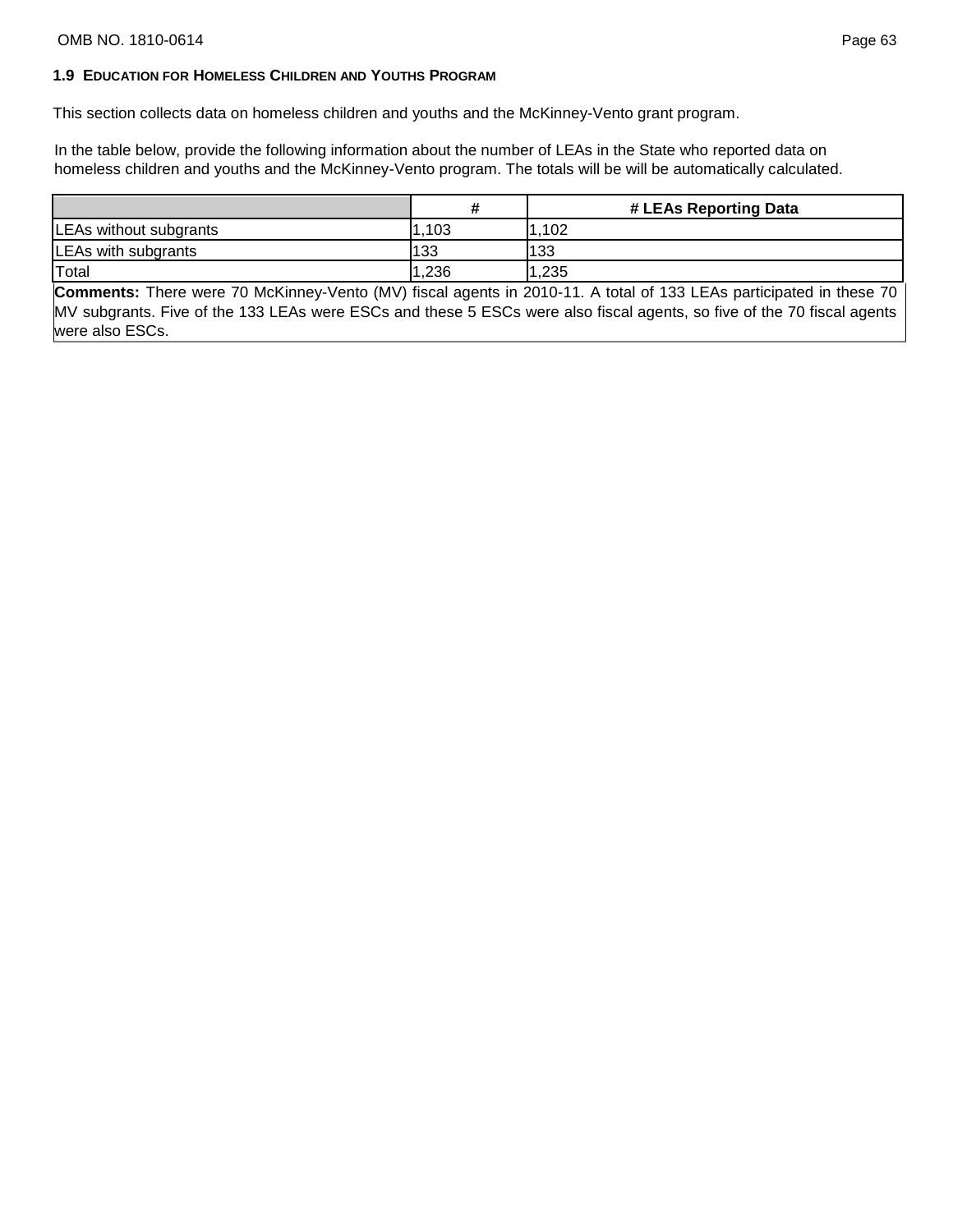## **1.9.1 All LEAs (with and without McKinney-Vento subgrants)**

The following questions collect data on homeless children and youths in the State.

### **1.9.1.1 Homeless Children And Youths**

In the table below, provide the number of homeless children and youths by grade level enrolled in public school at any time during the regular school year. The totals will be automatically calculated:

|                      | # of Homeless Children/Youths Enrolled in      | # of Homeless Children/Youths Enrolled in   |
|----------------------|------------------------------------------------|---------------------------------------------|
| Age/Grade            | <b>Public School in LEAs Without Subgrants</b> | <b>Public School in LEAs With Subgrants</b> |
| Age 3 through 5 (not |                                                |                                             |
| Kindergarten)        | 2,317                                          | 4,886                                       |
| Κ                    | 2,754                                          | 5,271                                       |
|                      | 2,872                                          | 5,178                                       |
| 2                    | 2,601                                          | 4,648                                       |
| 3                    | 2,453                                          | 4,451                                       |
| 4                    | 2,268                                          | 4,292                                       |
| 5                    | 2,106                                          | 4,069                                       |
| 6                    | 1,920                                          | 3,872                                       |
| 7                    | 1,776                                          | 3,303                                       |
| 8                    | 1,779                                          | 3,319                                       |
| 9                    | 1,869                                          | 3,934                                       |
| 10                   | 1,408                                          | 2,800                                       |
| 11                   | 1,441                                          | 2,748                                       |
| 12                   | 1,808                                          | 3,012                                       |
| Ungraded             | Ю                                              |                                             |
| Total                | 29,372                                         | 55,783                                      |
| Comments:            |                                                |                                             |

## **1.9.1.2 Primary Nighttime Residence of Homeless Children and Youths**

In the table below, provide the number of homeless children and youths by primary nighttime residence enrolled in public school at any time during the regular school year. The primary nighttime residence should be the student's nighttime residence when he/she was identified as homeless. The totals will be automatically calculated.

|                                                                                            | # of Homeless Children/Youths -<br><b>LEAs Without Subgrants</b> | # of Homeless Children/Youths -<br><b>LEAs With Subgrants</b> |
|--------------------------------------------------------------------------------------------|------------------------------------------------------------------|---------------------------------------------------------------|
| Shelters, transitional housing, awaiting foster                                            |                                                                  |                                                               |
| care                                                                                       | 2,531                                                            | 11.125                                                        |
| Doubled-up (e.g., living with another family)                                              | 24,153                                                           | 40,455                                                        |
| Unsheltered (e.g., cars, parks, campgrounds,<br>temporary trailer, or abandoned buildings) | 236, ا                                                           | 1,801                                                         |
| Hotels/Motels                                                                              | 1,452                                                            | 2,402                                                         |
| Total                                                                                      | 29,372                                                           | 55,783                                                        |
| Comments:                                                                                  |                                                                  |                                                               |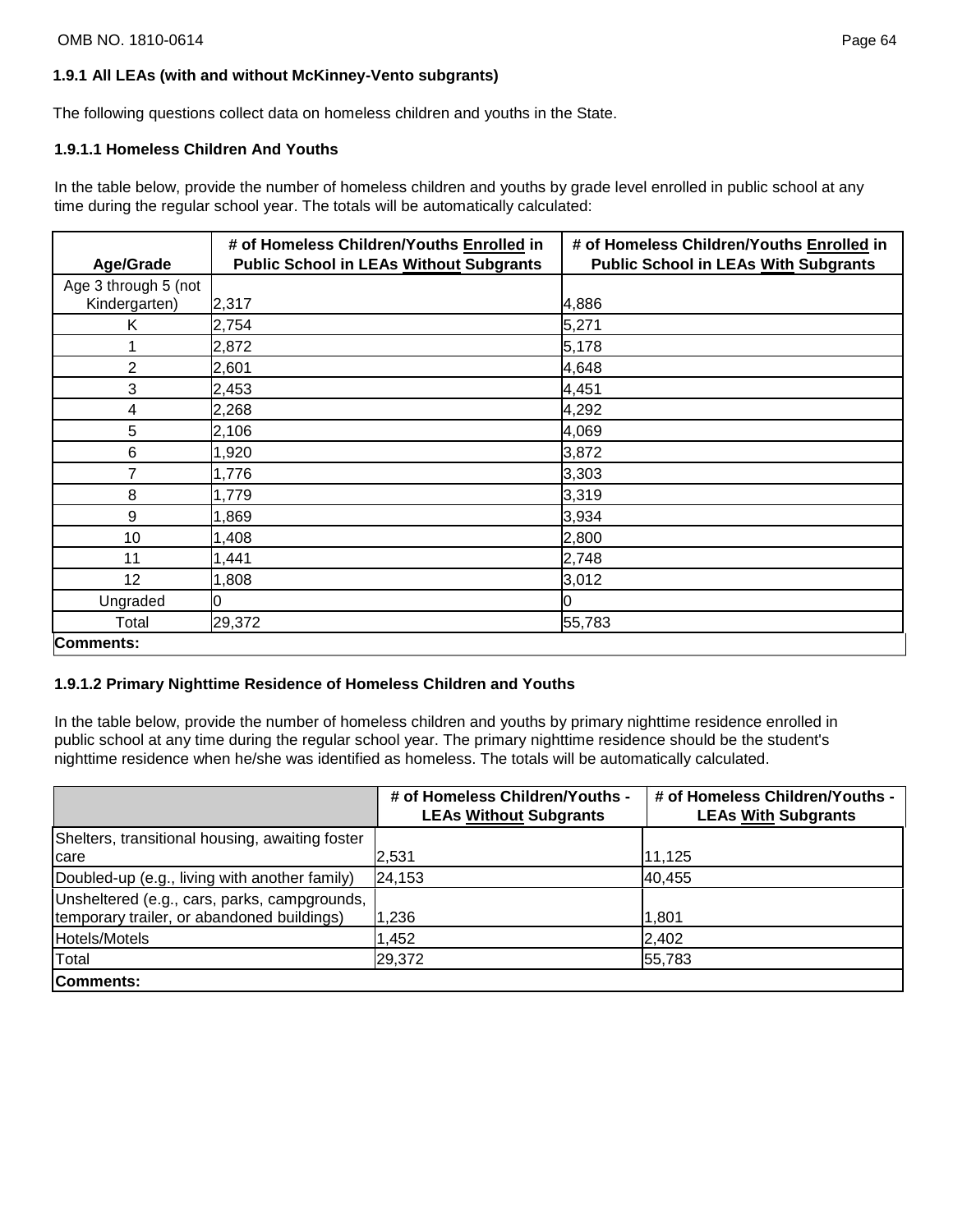The following sections collect data on LEAs with McKinney-Vento subgrants.

# **1.9.2.1 Homeless Children and Youths Served by McKinney-Vento Subgrants**

In the table below, provide the number of homeless children and youths by grade level who were served by McKinney-Vento subgrants during the regular school year. The total will be automatically calculated.

| Age/Grade                                       | # Homeless Children/Youths Served by Subgrants |
|-------------------------------------------------|------------------------------------------------|
| Age 3 through 5 (not Kindergarten)              | 4,757                                          |
| Κ                                               | 5,149                                          |
|                                                 | 5,035                                          |
| $\overline{2}$                                  | 4,516                                          |
| 3                                               | 4,325                                          |
| 4                                               | 4,185                                          |
| 5                                               | 3,957                                          |
| 6                                               | 3,780                                          |
| $\overline{7}$                                  | 3,202                                          |
| 8                                               | 3,227                                          |
| 9                                               | 3,788                                          |
| 10                                              | 2,728                                          |
| 11                                              | 2,671                                          |
| 12                                              | 2,934                                          |
| Ungraded                                        |                                                |
| Total                                           | 54,254                                         |
| <b>Comments:</b> No data reported for ungraded. |                                                |

## **1.9.2.2 Subgroups of Homeless Students Served**

In the table below, please provide the following information about the homeless students served during the regular school year.

|                                     | # Homeless Students Served |
|-------------------------------------|----------------------------|
| Unaccompanied youth                 | 3,071                      |
| Migratory children/youth            | 508                        |
| Children with disabilities (IDEA)   | 4,579                      |
| Limited English proficient students | 6,784                      |
| Comments:                           |                            |